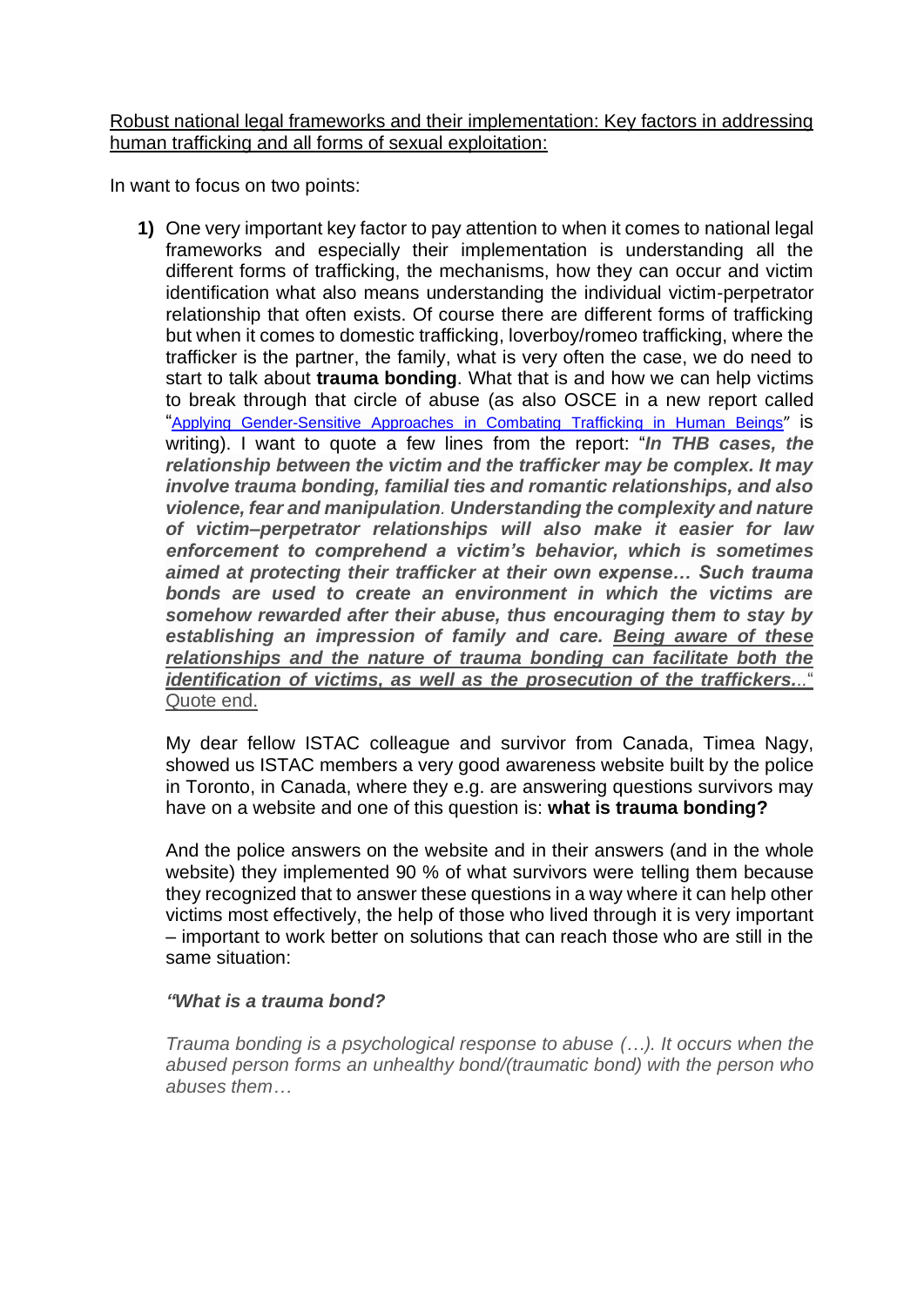## *Signs of Trauma Bonding (listed by police)*

*The trafficked person may:*

- *Show gratitude for small kindnesses shown by the trafficker.*
- *Feel loyal to or defend the trafficker.*
- *Rationalize violence by the trafficker — believe they can control the level of abuse by being complacent and pleasing the trafficker.*
- *Have protective feelings towards the trafficker.*
- *Feel that the trafficker genuinely loves them and cares about them.*
- *Feel that only the trafficker can help or care for them.*

The police is also answering the question with the help of survivors:

## *Why do I feel that I can't leave?*

*Understanding the way this bond works can help explain why people stay in violent or abusive relationships. The common but harmful question, "Why don't you just leave?" doesn't account for the complexity of a trauma bond and the mental reprogramming it requires to break one.*

*Here are a number of reasons researchers have identified as to why it is so difficult to break a trauma bond:*

- *Victims may not feel like they are being victimized. In some cases, they feel that being sexually exploited is "normal" because of an adverse childhood experience.*
- *The trafficker or "pimp" is sometimes viewed as a romantic partner.*
- *In many cases, the trafficker has essentially brainwashed the victim to the point that they believe they truly care about them and are there to keep them safe, while law enforcement and authority figures cannot be trusted.*
- *They may be afraid to leave. Even if they were assured that the trafficker will go to jail, they may still feel like they still won't be able to escape them.*
- *They may feel like that their situation being trafficked for sex is better than if they were to be free. There might not be enough family or community support to make it on their own.*
- *There may be cultural norms that ingrain a policy of "don't talk about it." They may be too ashamed to leave and accept help, when it is normal in their culture to keep abuse a secret.*
- *Many Survivors, due to low self esteem from childhood abuse or by being exploited in the sex trade believe that they DESERVE to be abused. These victims of trauma feel that they are unworthy of safety, love and healthy human connection.*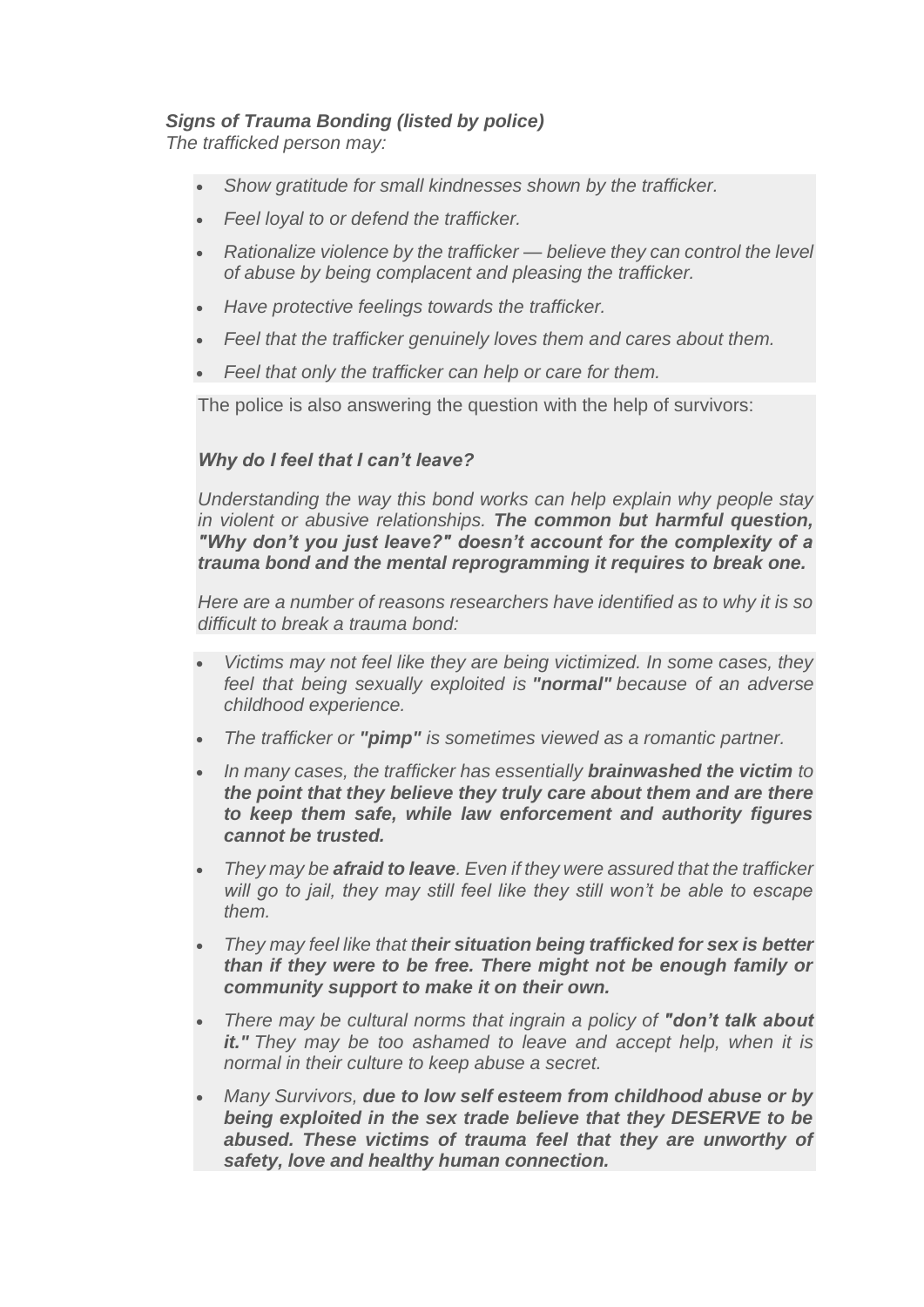• *Many Survivors feel so changed by their experience of being trafficked that they do not believe that they will ever be able to fit into the 'real' world ever again. Due to this belief they feel there is no point in trying to escape from their trafficker."* [Human Trafficking](https://www.htsurvivors.to/)  [Survivors: Home \(htsurvivors.to\)](https://www.htsurvivors.to/)

Why do I talk about this? I talk about this because most of the trafficking I have seen was trafficking by family and by partners where trauma bonding was all present every day and was actually the main reason why the victims were not able to come out of exploitation. And this kind of trafficking is often not seen but it's there in a huge number and we have to hold our eyes open for it.

These women want to escape this circle of abuse, they want to leave the trafficker, but they can't. They are locked in invisible chains. That they can't leave does not mean they want to stay. It means they are too weak to leave and need help. To really help it needs understanding.

So when I look back at my trafficking situation (Loverboy-Methode), it would have helped me a lot if there were people/authorities/laws/police/judges/state attorneys understanding all the mechanisms and the trauma bonding with skills in their hand helping me breaking through that circle and holding my trafficker accountable. In Germany, I have not heard the word trauma bonding when it comes to trafficking but it's important to speak about it because so many trafficking victims are affected by that but it seems that this kind of trafficking is kind of neglected, sometimes not taken really seriously because these women are not somewhere locked in chains. It's not that "*love makes blind*" how you can hear it very often when speaking about domestic trafficking. They were exploited because trafficking strategies were used intentionally: they were manipulated, brainwashed, scared by the traffickers, threatend by them, often beaten by them. They were exploited because the traffickers hold them in this trauma bond and not because they were blind. The right understanding and language using here is very important when it comes to help victims. The right language shows the victim also if you really understand what they are going through and if you can be the right partner, the right hand, to be able to manage the exit and escape and testimony against the trafficker or not.

So we do have to focus on this trauma bonding issue when we are making laws, when we are implementing those and when we are coming in contact with victims. To help them break through this often very difficult circel of abuse and to hold their traffickers accountable.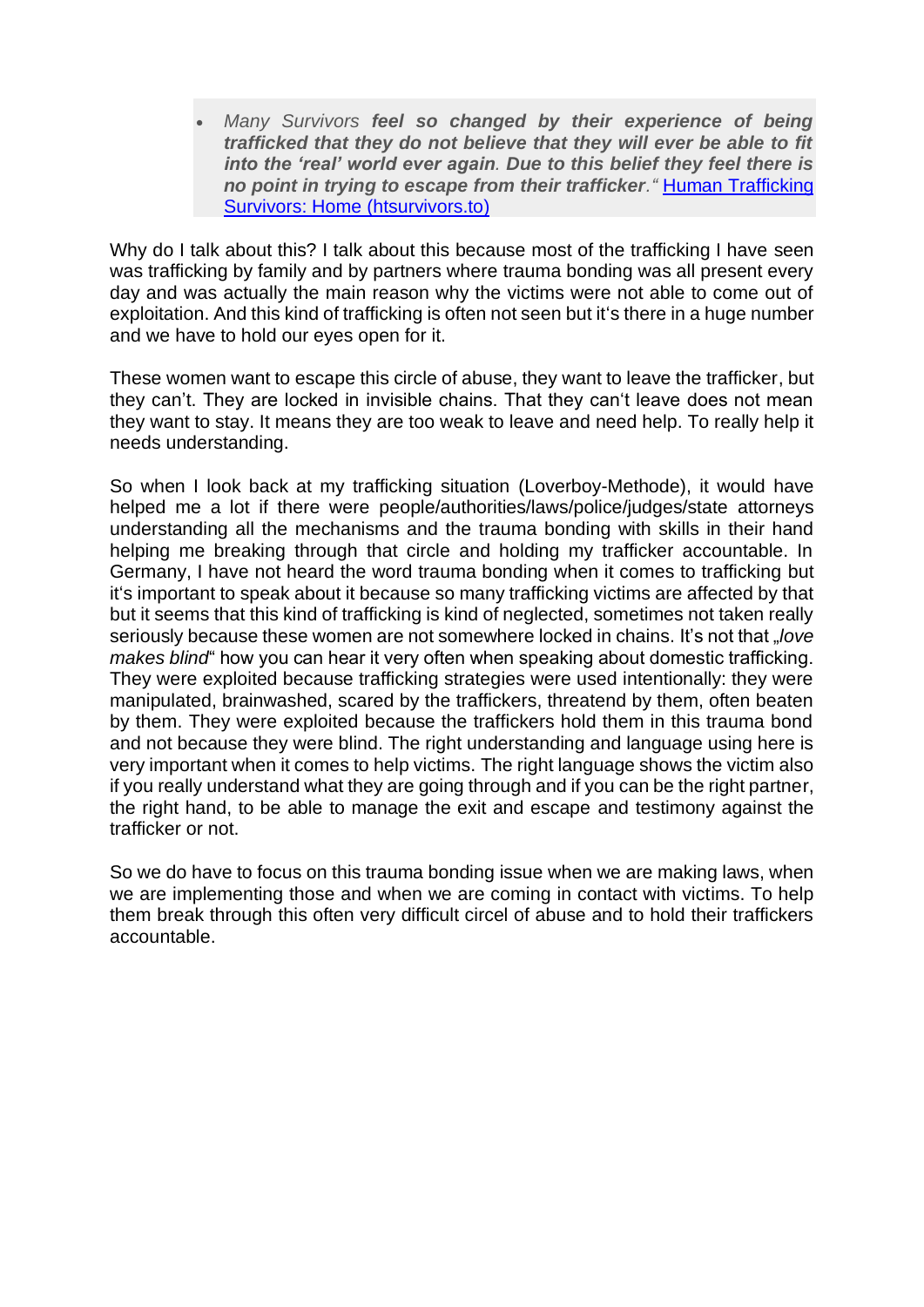## **2)** Demand/Legislation

One other key factor in addressing human trafficking is, and I was talking about that 2 days ago in another conference: next to effective laws against trafficking and exploitation we really do have to focus on demand, on the buyers (so: legislative measures to target the impunity of users of sexual services of victims of trafficking and all forms of sexual exploitation).

We do have different legislative approaches to tackle demand for trafficking and exploitation:

**a)** The **first approach** we do have in Germany: Criminalizing the knowing use of trafficking victims. That is not very effective because this can hardly be proven.

Another problem: it is sometimes also difficult for users to see who is trafficked or not because the victims have to play the game, they are forced to look nice, to be nice, to make the user think that what happens is happening willingly. Like the swedish police officer Simon Häggström said: smiling does not mean being there by free choice, looking nice and like a fotomodel does not automatically mean being there by free choice. But: most of the times the pain and the exploitation situation is visible for the users because there often will be a moment during the "session" where they can see that the persons, mostly women, are suffering, are not doing this because they dreamed about being a prostitute. And if the users see it they will deny it in most of the cases or what I heard a lot is that they say something like: "*all people do not like to work sometimes but we all have to work."* Here you can see the low awareness of many users and parts of society in Germany have about what it means to be trafficked and prostituted and that this is a heavy human rights violation that most of the times results in lifelong trauma. This low awareness is also a result of our very liberal handling of prostitution when all is seen just as a job. It makes the empathy smaller, even often the empathy for trafficking victims.

**b)** The **second approach** is: Criminalizing the use of all trafficking victims (strict liability)

The second approach, the general criminalizing of the use of all trafficking victims, no matter if the buyer knows or not knows that the person is trafficked, is a better approach in my opinion because it makes it easier to prosecute a buyer because it must only be proven that he used a victim of trafficking but not that he knew that the victim was trafficked.

The problem with this approach is that you first have to prove that the person who was used is a trafficking victim. And this is, as I can see in Germany, in most of the cases very hard with our laws. So it means that users are almost always safe and not convicted.